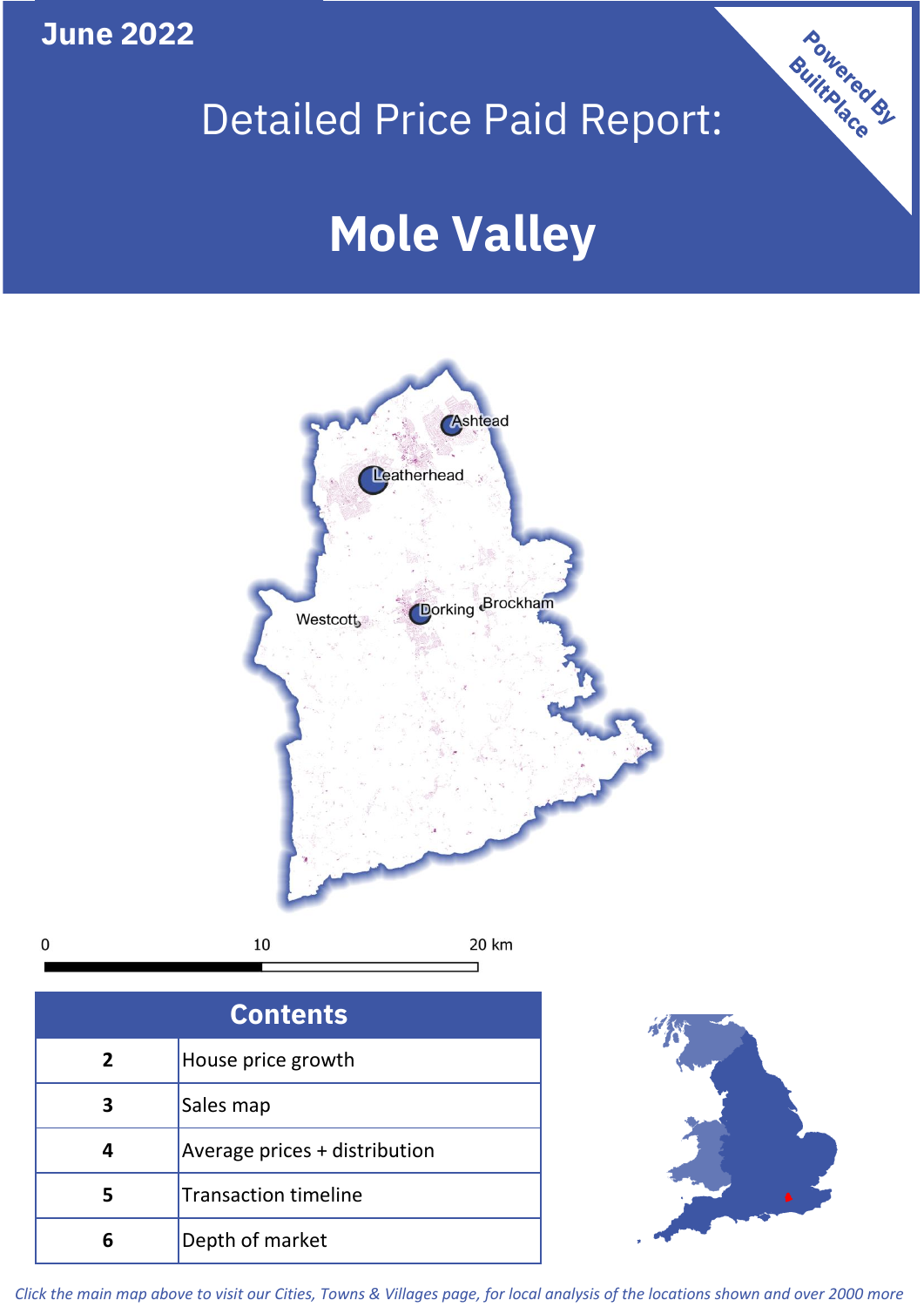### **Headline Data**

|                     | <b>Current level</b> | 3 month  | <b>Annual</b> | 5 year | 10 year |
|---------------------|----------------------|----------|---------------|--------|---------|
| <b>House prices</b> | £551,703             | 3.1%     | 5.4%          | 9.9%   | 58.3%   |
| <b>Transactions</b> | 1,512                | $-12.8%$ | 15.9%         | 15.5%  | 17.2%   |

# **House Price Growth (April 2022 data)**

#### *Annual Change in House Prices*



House prices in Mole Valley grew by 5.4% in the 12 months to April 2022 (based on 3-month smoothed data). By comparison national house prices grew by 10.7% and prices in the South East grew by 11.5% over the same period.

Mole Valley house prices are now 51.6% above their previous peak in 2007, compared to +60.7% for the South East and +52.9% across England.



#### *Year-To-Date Change in House Prices, December to April*

Local prices have grown by 1.9% in 2022 so far, compared to growth of 2.4% over the same period last year.

#### *Source: OS OpenData; UK House Price Index (Contains HM Land Registry data © Crown copyright)*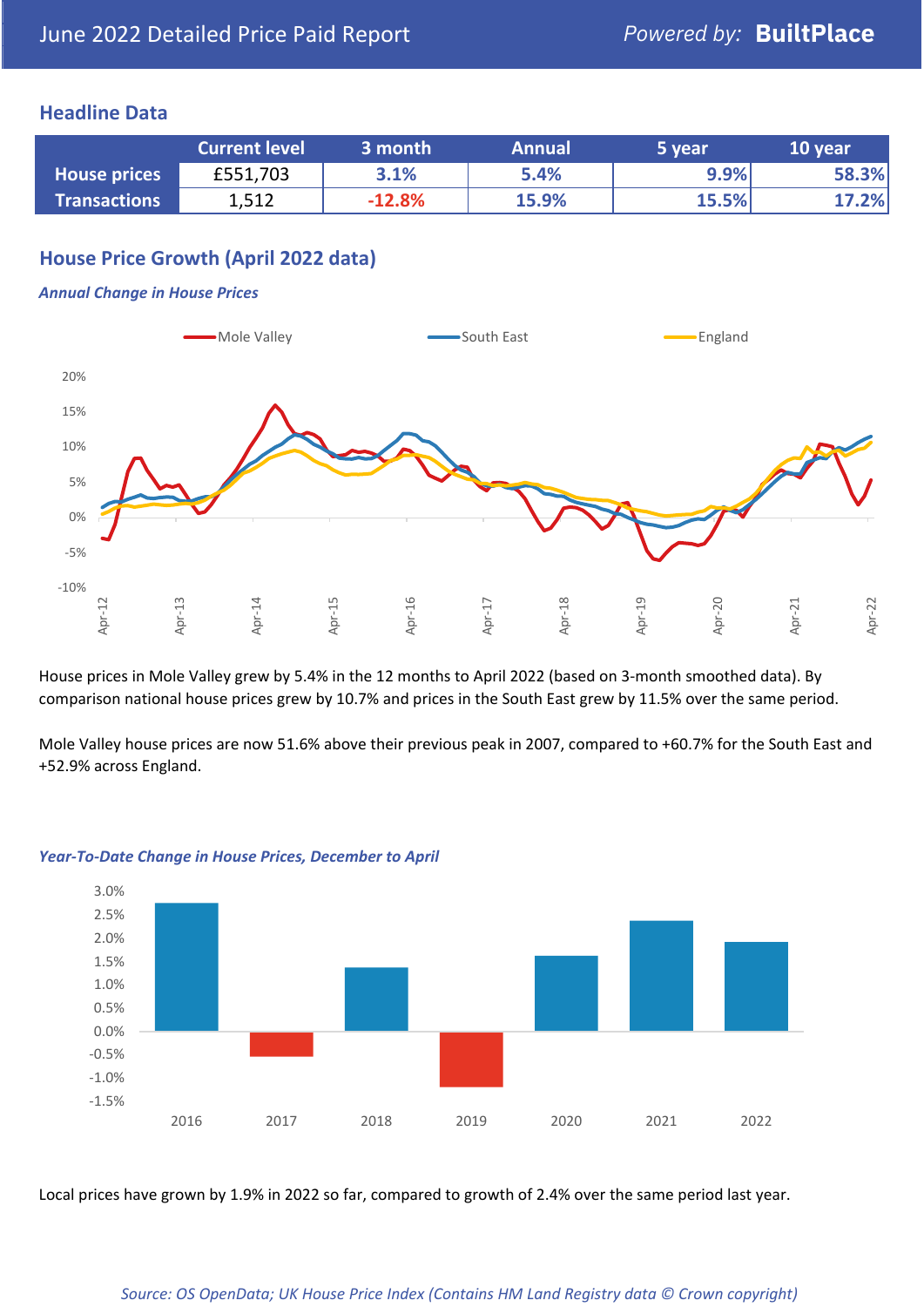# **House Price Map**

*12 months to April 2022*



*Each point is one postcode, coloured by the average value relative to all sales in this local authority (price bands are LA-specific quintiles).*

# **Map Key**

| Ŋ   |
|-----|
| U   |
| £32 |
| £45 |
| £62 |
| £84 |

| Min      | <b>Max</b> |                            |
|----------|------------|----------------------------|
| Up to    | £324,000   | 1st quintile / lowest 20%  |
| £324,000 | £452,000   | 2nd quintile               |
| £452,000 | £621,000   | 3rd quintile               |
| £621,000 | £843,000   | 4th quintile               |
| £843,000 | and over   | 5th quintile / highest 20% |

*Source: OS OpenData; UK House Price Index (Contains HM Land Registry data © Crown copyright)*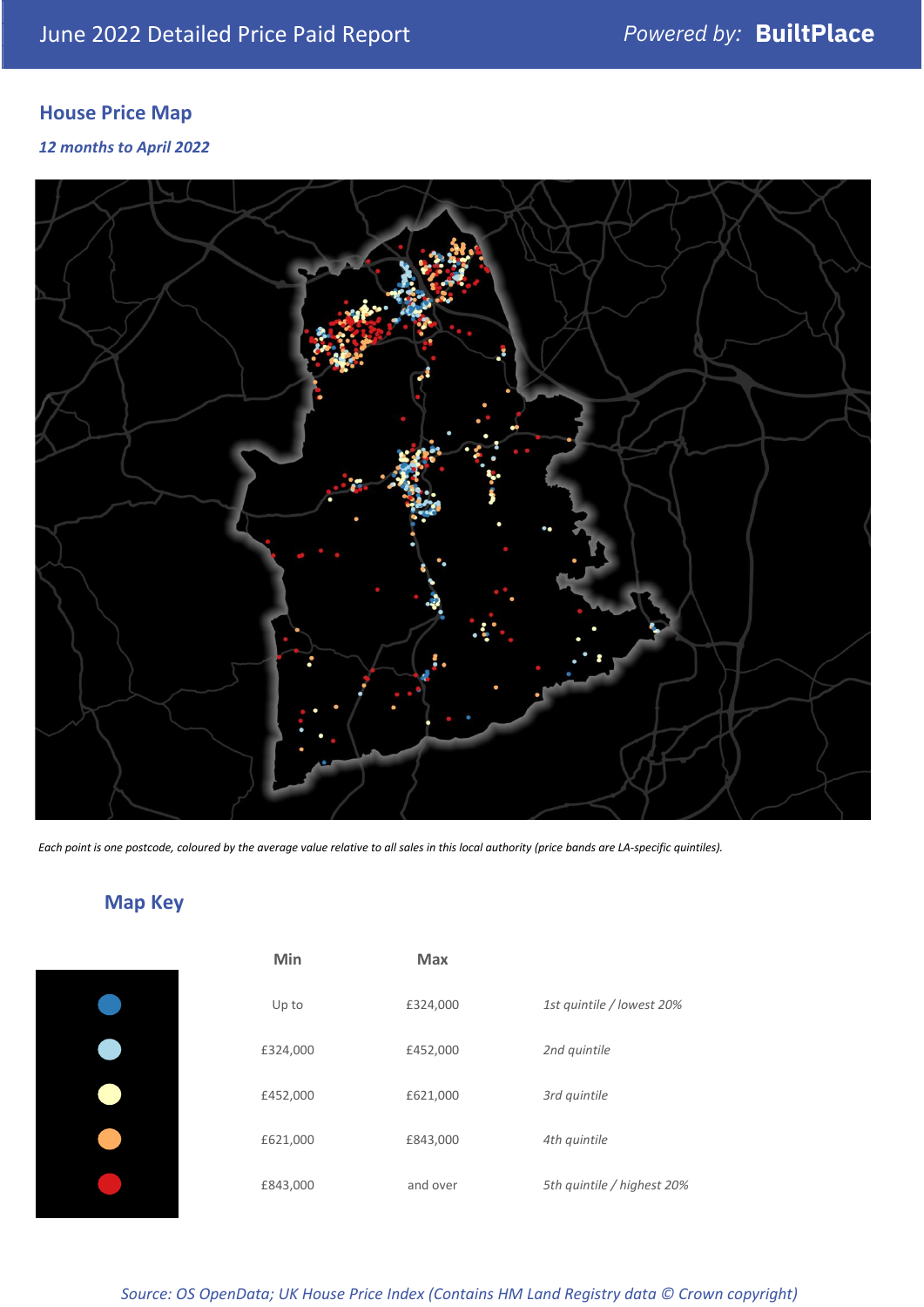# **Average House Price by Property Type**

#### *12 months to April 2022*



|                 | <b>New</b> | <b>Second hand</b> |  |  |
|-----------------|------------|--------------------|--|--|
| <b>Flat</b>     | £342,370   | £276,769           |  |  |
| <b>Terraced</b> | £575,000   | £466,693           |  |  |
| Semi-detached   | £635,000   | £560,108           |  |  |
| <b>Detached</b> | £925,000   | £985,090           |  |  |

# **House Price Distribution by Year**

*All properties, by price band and calendar year (2020 = year to date)*

|                    | 1997 | 2002 | 2007 | 2012 | 2017 | 2019 | 2020 |
|--------------------|------|------|------|------|------|------|------|
| <b>Under £100k</b> | 40%  | 5%   | 2%   | 1%   | 0%   | 0%   | 1%   |
| £100-200k          | 41%  | 35%  | 16%  | 12%  | 4%   | 4%   | 5%   |
| E200-300k          | 13%  | 31%  | 31%  | 25%  | 13%  | 11%  | 18%  |
| £300-400k          | 4%   | 13%  | 18%  | 18%  | 18%  | 15%  | 13%  |
| £400-500k          | 1%   | 8%   | 12%  | 19%  | 16%  | 16%  | 13%  |
| <b>£500k-1m</b>    | 1%   | 7%   | 18%  | 22%  | 40%  | 43%  | 39%  |
| £1-2m              | 0%   | 1%   | 2%   | 3%   | 8%   | 10%  | 10%  |
| <b>Over £2m</b>    | 0%   | 0%   | 0%   | 0%   | 0%   | 1%   | 2%   |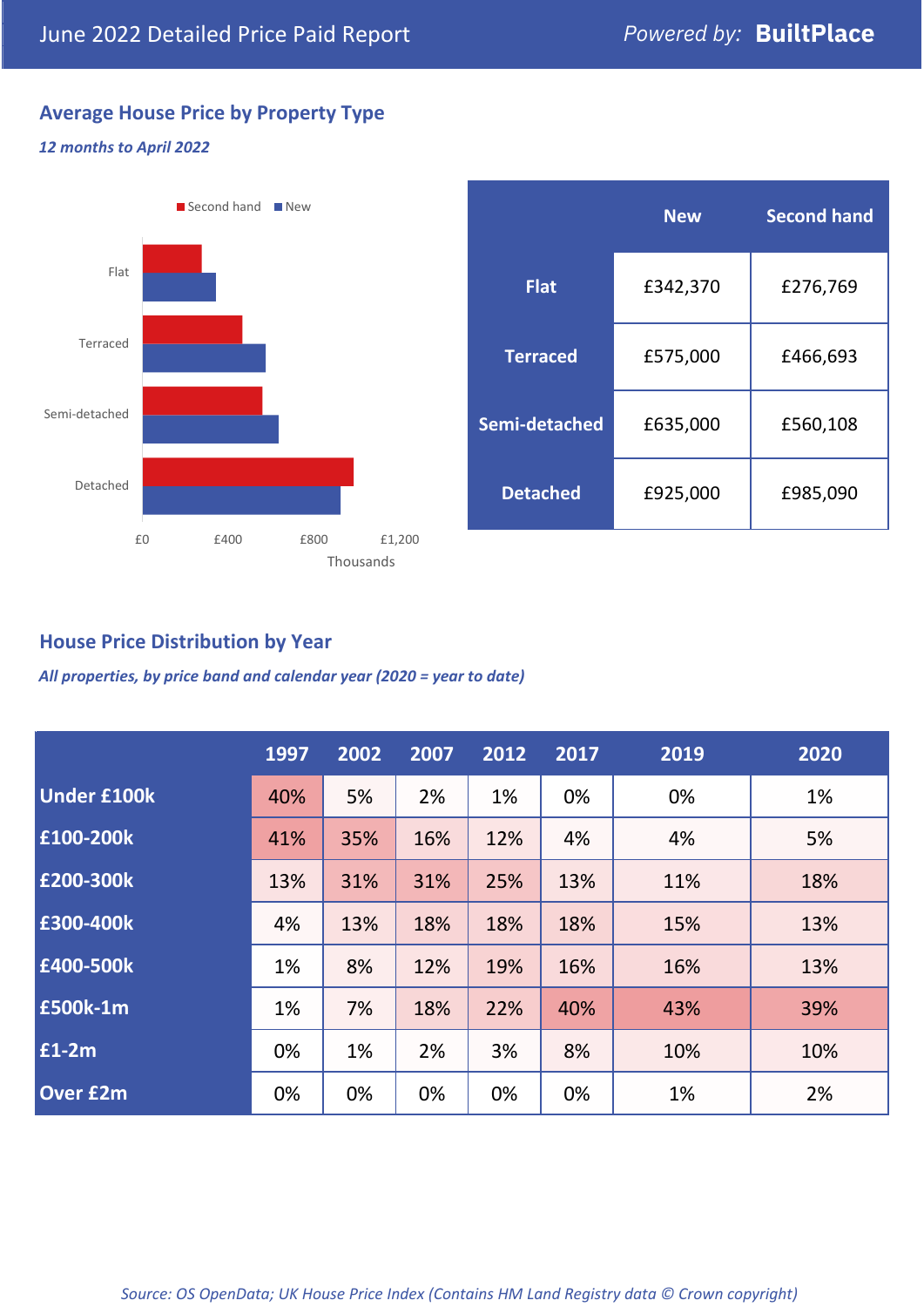# **Transactions (February 2022 data)**

*Annual Transactions, Indexed (2001-05 average = 100)*



There were 1,512 transactions in Mole Valley during the 12 months to February 2022. This is 88% of the average from 2001-05 and suggests activity is below pre-downturn levels.

Transactions in Mole Valley have grown by 0.3% since 2014, compared to changes of -9.9% for South East and -7.7% for England.



#### *Cash and New Build Sales as % of Total, by Year*

*Note: The data on this page EXCLUDES transactions identified as transfers under a power of sale/repossessions, buy-to-lets (where they can be identified by a mortgage), and transfers to non-private individuals - i.e. it comprises only Land Registry 'A' data.*